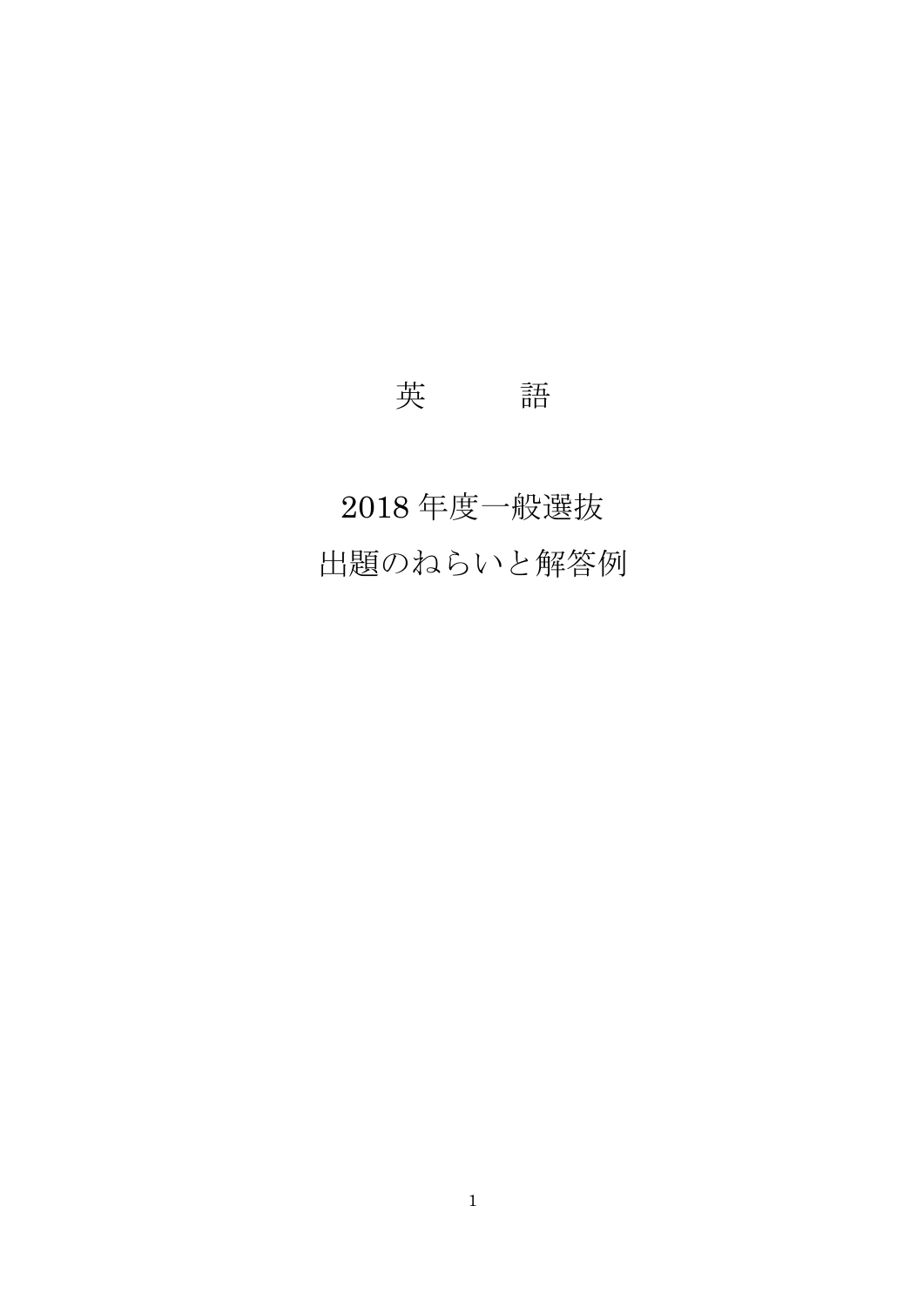#### 【全体】

基本的な語彙力、文法知識、文章理解能力をみると同時に、必要な情報を読み取 り、論理的思考を働かせながら推論する能力をみる。また、自分の意見や経験、考え などを英語で記述・表現する能力や文章構成力をみる。

【解答例】

## 第1問

問題 1

| $(\mathcal{F})$ | (1)               | (ウ) | $(\boldsymbol{\bot})$ | (才) |
|-----------------|-------------------|-----|-----------------------|-----|
| (d)             | $\left( a\right)$ | (e) | (c)                   | (b) |

#### 問題 2(解答は多様である)

同様に、日本で学ぶ「世界史」は、単純に地球全体の歴史ではない。むしろ、 それは、世界に起こった無数の出来事から選ばれた日本に関係する出来事に解釈を 与えるものである。

問題 3(解答は多様である)

Therefore, if we try to examine a certain event in history, we may discover 

a number of different versions.

問題 4 (解答は多様である)

異なる歴史認識を互いに検証し、広く対話することを通じて、少しでも良い方向 

に進める合意を探し出すようにするべき、と考えている。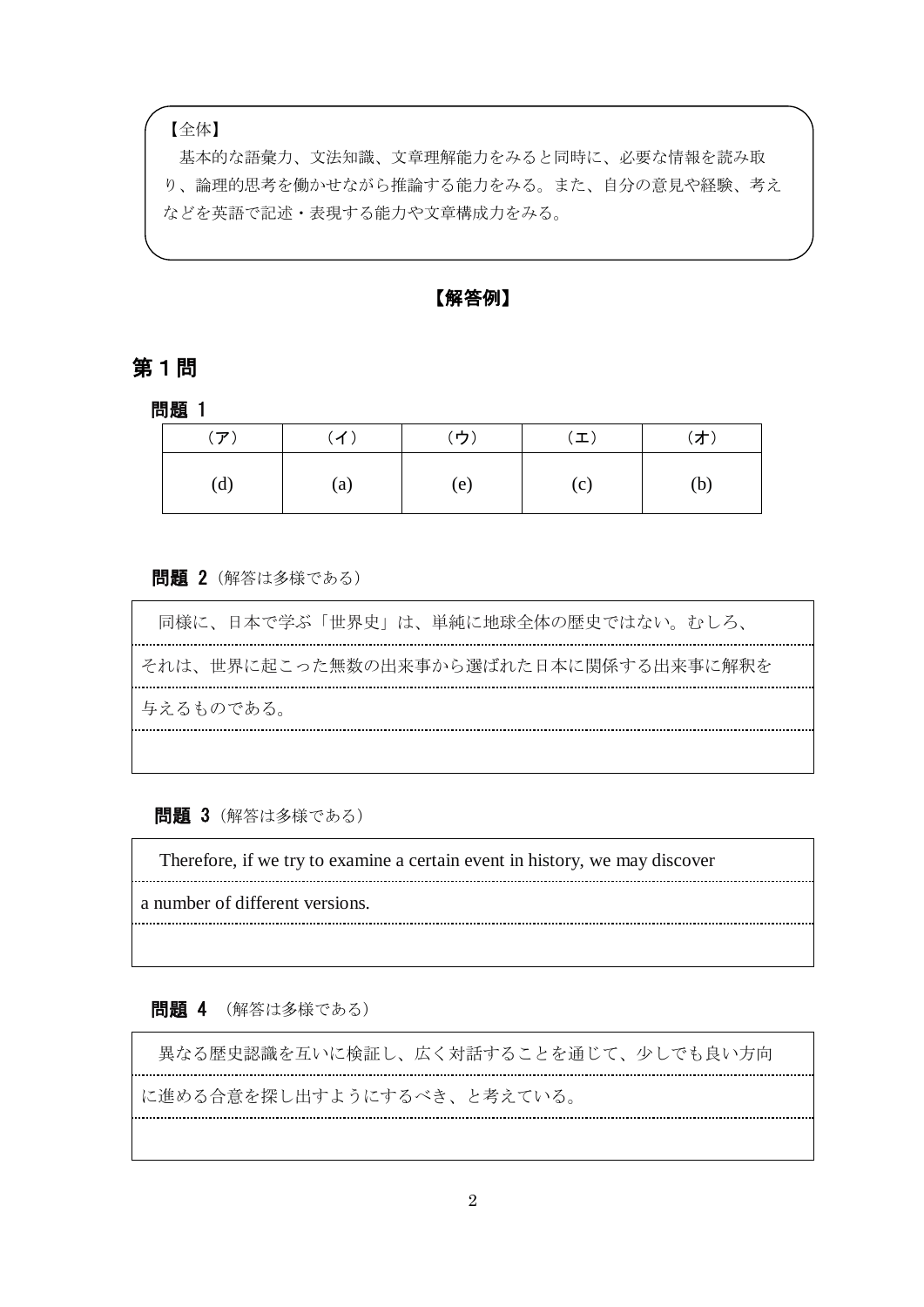問題 5(解答は多様である)

| I'm interested in history, because it gives us a useful lesson.<br>Also, history |
|----------------------------------------------------------------------------------|
| teaches us to see the world from a different perspective. So, we can understand  |
| the world on the basis of learning history. $(35\overline{m})$                   |
|                                                                                  |

## 第 **2** 問

問題 **1**



問題 **2**

| (ア) | (1) | (ウ)               | $(\mathbf{\perp})$ | (才) |
|-----|-----|-------------------|--------------------|-----|
| (e) | (d) | $\left( a\right)$ | (c)                | (b) |

問題 **3**



問題 **4**(解答は多様である)

My English worked!

問題 **5**



問題 **6**(解答は多様である)

He felt dizzy, but managed to reply in English: "I feel sick."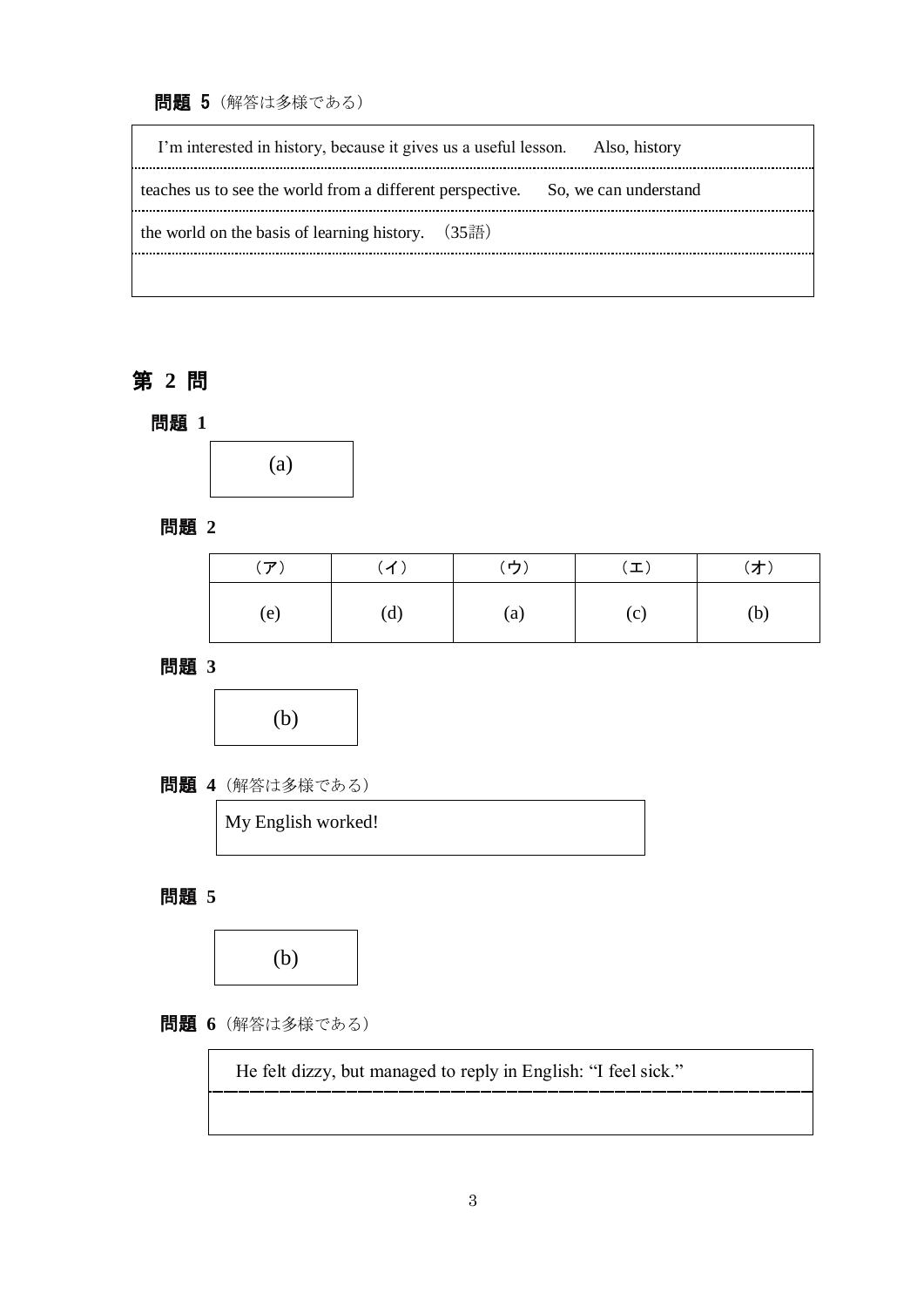#### 問題 **7**

Jien's daily life looked as if he were living in a foreign country without

leaving Japan.

問題 **8**(解答は多様である)

どのようにしたら私たちの国も外国の人々のような豊かな生活を楽しむこと

ができるのだろうか。

問題 **9**



## 第 **3** 問

## 問題 **1**

待機児童(保育所等に入所待ちしている児童)

問題 **2**



問題 **3**



問題 **4**(解答は多様である)

| 日本の出生率の低下と高齢化する社会を前提とすると、就労者の不足は、将来  |
|--------------------------------------|
| 更に深刻化するだろうし、保育所の利用を求めている保護者の増加は、働きたい |
| という要求と希望の反映である。                      |
|                                      |
|                                      |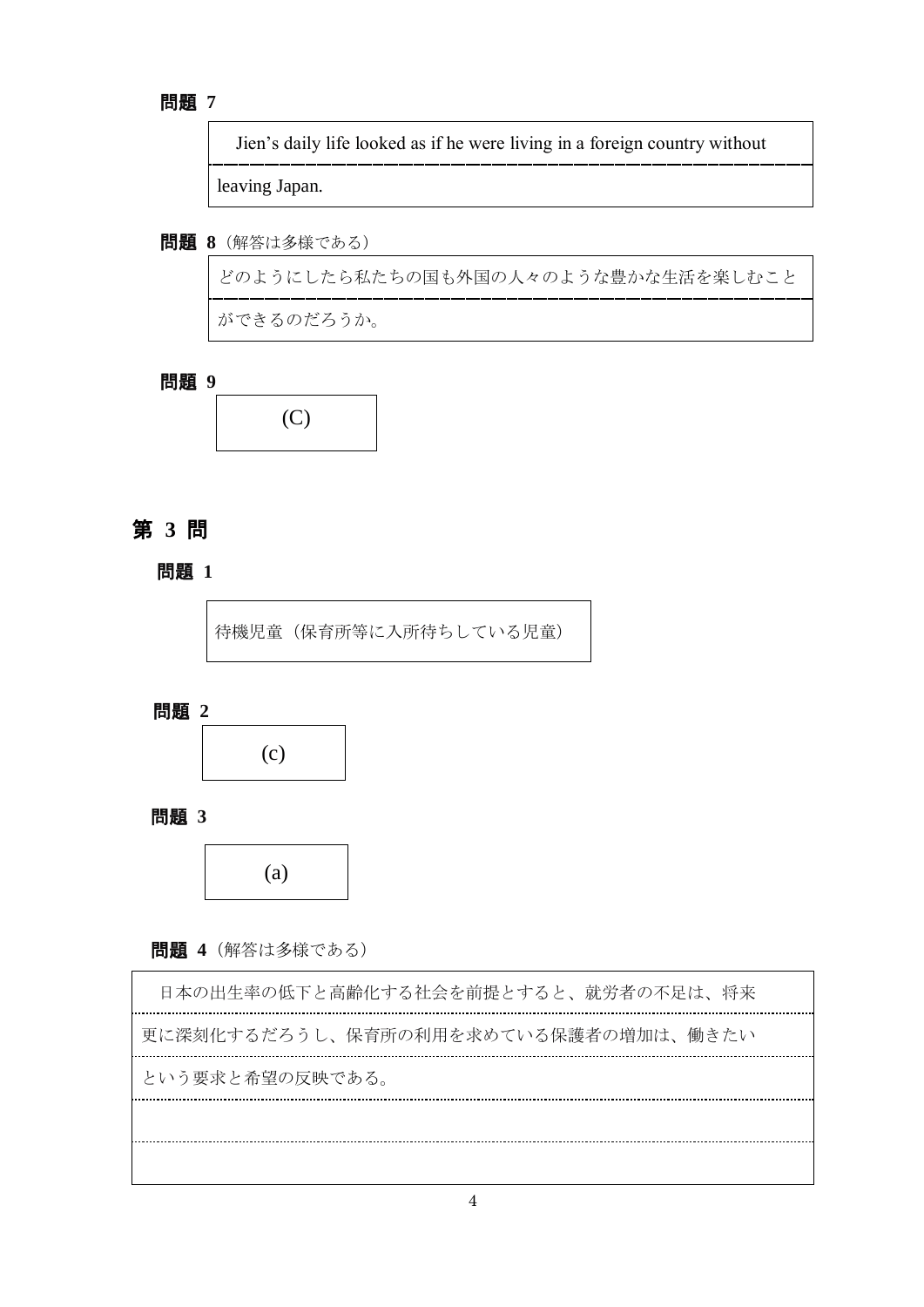| $(\mathcal{F})$ | (1)               | $\left( \stackrel{\rightarrow}{\mathcal{D}}\right)$ | $(\bot)$ | (才) |
|-----------------|-------------------|-----------------------------------------------------|----------|-----|
| (b)             | $\left( a\right)$ | (d)                                                 | (e)      | (c) |

## 問題 **6**(解答は多様である)

| 2010~2015年の間に生産年齢人口が約5%減っているのに対して、働くことで |
|-----------------------------------------|
| 収入を得ている人(就労者)は、少し増えている。このことは同時期に女性の     |
| 就業者が増えていることと大いに関係があるだろう。保育サービスを受けている人   |
| の比率もこの間に増加しているので、サービスを充実させることで、労働力の     |
| 不足を補える可能性がある。                           |

## 第 **4** 問

問題 **1**

| 問1                | 問2  | 問3  | 問4  | 問5  |
|-------------------|-----|-----|-----|-----|
| (b)               | (a) | (b) | (c) | (b) |
| 問6                | 問7  | 問8  | 問9  | 問10 |
| $\left( a\right)$ | (a) | (a) | (b) | (b) |

## 問題 **2**

| 問1 | The rarer an old book is, the more expensive it is.     |
|----|---------------------------------------------------------|
|    |                                                         |
| 問2 | His diligence as a youth has made him what he is today. |
|    |                                                         |